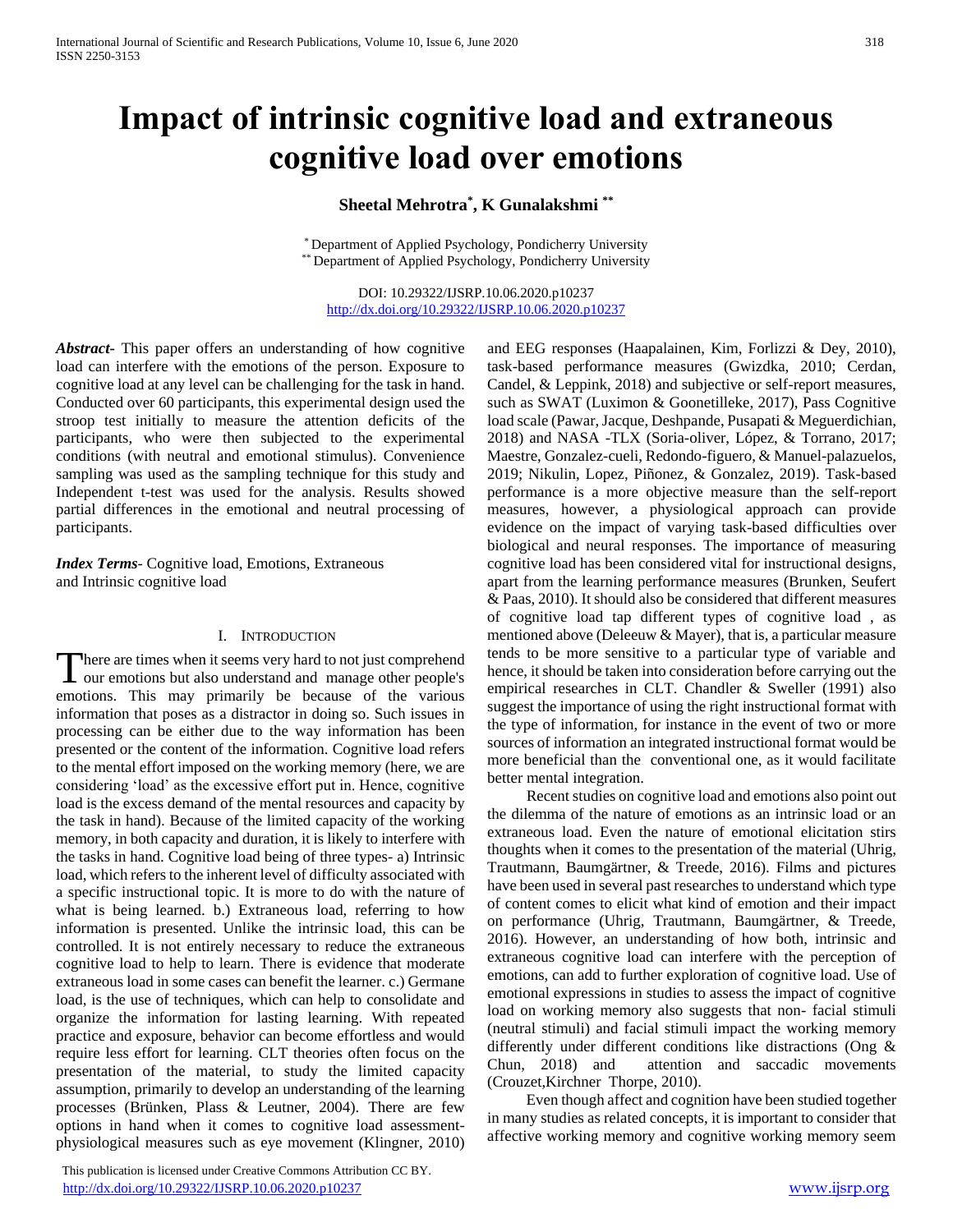to be separate in their respective neural underpinnings (DeFraine, 2016). Applications of cognitive load and emotional experience has been tested in health care setting as well, where it was observed that even in an ICU setting, where environmental cognitive load is higher, a positive emotional environment can still be observed amongst people and hence, boost the learner ability (Pawar, Jacques, Deshpande, Pusapati, & Meguerdichian, 2018). Similarly, cognitive load effects on arousal have also been demonstrated and seen through pupillary response and heart rate; it is expected that such physiological measures can help to understand cognitive processing in an arousal condition thus, heightening the physiological measures (Sennersten & Lindley). Seeking the dilemma of the past studies concerning the use of the nature of stimulus as well which type of cognitive load can have what effect over emotions, the current study aims to develop an understanding of which type of cognitive load can have what effect on the perception of emotions as well as its recognition. Four hypotheses were constructed for this study-

 Hypothesis 1: Reaction time of 'what is the item' will be more in emotional items than in neutral items.

 Hypothesis 2: Response time of 'describe the item' will be more in emotional items than in neutral items.

 Hypothesis 3: There will be no difference in the perception of physical attributes between emotional and neutral items.

 Hypothesis 4: There will be no difference in the perception of functional attributes between emotional and neutral items.

## II. RESEARCH ELABORATIONS

## *Participants*

 The sample consists of 60 male and female college students (19-25 years) from Pondicherry University. A 50-50 gender ratio was taken for this study. All these participants were Masters students in various disciplines. Out of these 60 participants, 30 were randomly assigned to neutral stimuli situation while rest 30 were subjected to emotional stimuli situation. Out of these 30 participants in each group, 15 males and 15 females participants were taken.

 *Inclusion criteria*- None of the participants belong to the field of psychology, their participation is voluntary. It was also made sure that all the participants should score well on the Stroop test. Data was collected from all the participants in the psychology lab of the Institute. Informed consent was taken from all the participants beforehand.

## *Materials*

 To assess the attentional capacity, cognitive control, and non-conscious brain functions, all the participants were subjected to the Stroop test. Stroop test is a standard test to measure executive functions, such as working memory, inhibitory control and cognitive flexibility, and was thus considered apt to screen the participants, before subjecting them to the actual experiment. The errors and reaction time for both the congruent and incongruent color-word situations were noted. Demographic data sheet given to the participants asked about their name, age, course and year.

 For the second phase of the experiment, slides were created according to the content of intrinsic and extraneous load. For each group, a set of 3 slides were created. To induce intrinsic cognitive load, human emotions were taken into account [\(Figure](#page-1-0) 1), for which volunteers from the performing arts department were asked to display three basic emotions- happiness, sadness, and anger. Photos of each of these emotions were clicked and used in the slides for the intrinsic cognitive load group. All the photos were black and white, to rule out any cognitive load being created due to color in the pictures thereby, letting participants focus only on the emotions.

Similarly, for the extraneous cognitive load group, all the features



being the same as in the intrinsic load group, more neutral pictures [\(Figure 2\)](#page-1-1) were used. Hence, there were 3 slides with photos of a pen, a fan, and a bag.

<span id="page-1-0"></span>*Figure 1:Display of happiness (an emotion), as used for intrinsic cognitive load*



**Figure 2:**Display of fan (a neutral image), as used for extraneous cognitive load

<span id="page-1-1"></span> For the recognition task, a checklist of items was used (see Appendices B1 and B2). It was prepared keeping in mind that the functional and physical characteristics of the emotions/objects in the display, along with the characteristic items of other random emotions/objects. This was done to check their recognition for the right item, in spite of the load.

#### *Procedure*

 After taking the informed consent of all the participants, the study was begun. This study took place in two phases. The first phase involved subjecting all the participants to the Stroop test (only color test), for which they were instructed and scoring was done. After this, the participants were given rest of five minutes. During this time they were asked to fill in their demographical datasheet. After this gap, the second phase of the experiment was begun. In this, participants were assigned to the intrinsic load group and extraneous load group. The former group was presented with a series of human emotions across the slides (such as happiness, sadness, and anger) while, the latter was presented with neutral item pictures (such as fan, bag, and a pen, across slides). After showing each picture, participants were asked two questions – what is this item? (for which reaction time was noted) and describe this item, (for which response time was noted). In 'describe the item', all the participants were given liberty to keep describing their slide for as long as they wish to. Thereafter, each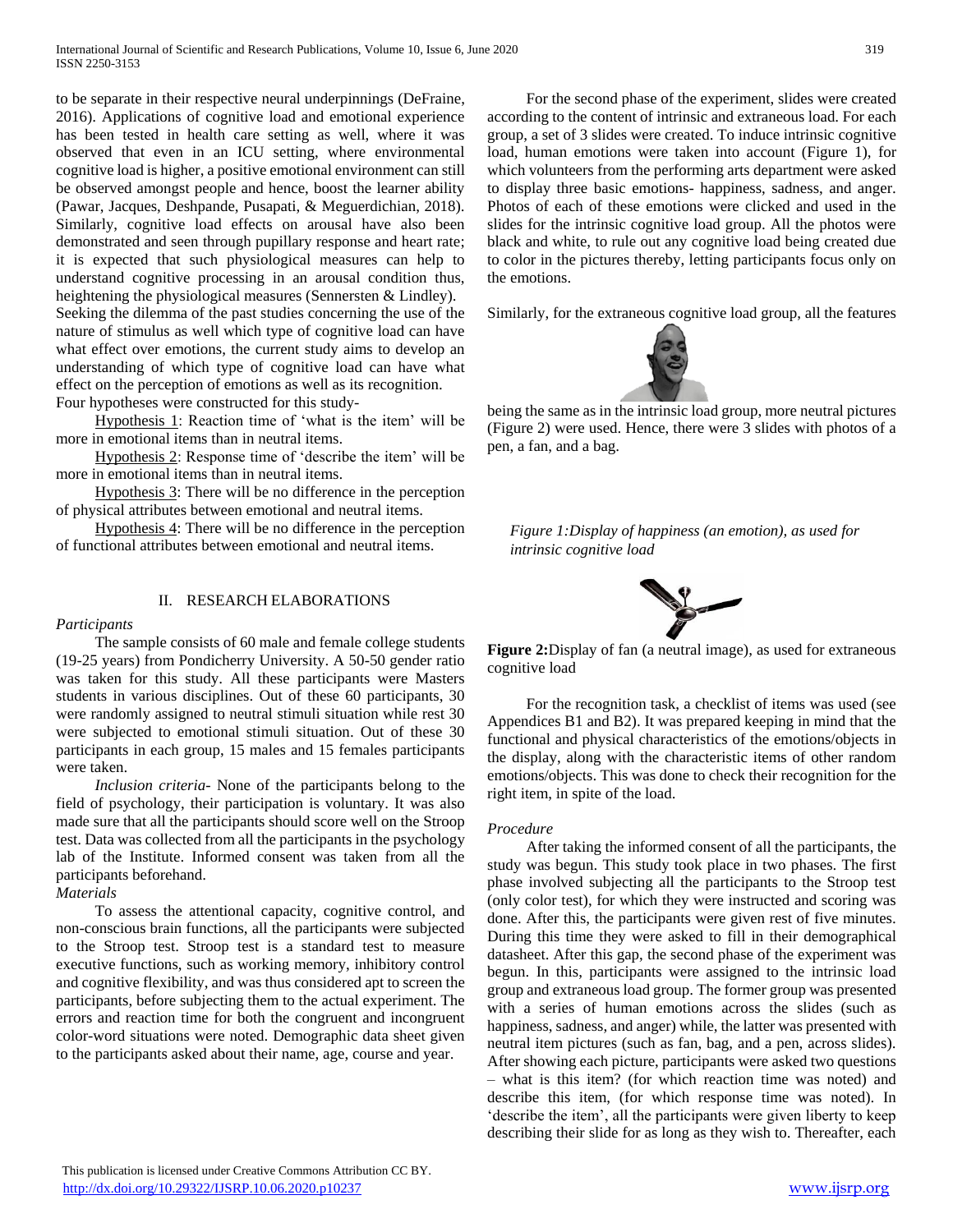participant was given a checklist of statements and was asked to check those statements/items which they feel most adequately represented the items shown. Participants were finally thanked for their participation.

## III. RESULT AND FINDINGS

 The Independent t-test was used to analyze the 60 participants' data across all the hypotheses. All statistical analyses were conducted using IBM SPSS 20. For this study, analyses focused on four parts, as per the hypotheses. To control type 1 error, a p-value<0.05 was used for all the tables.

Mean and SD for reaction time, to test hypothesis 1 (60) participants; 30 in the emotional group and 30 in the neutral group) can be seen in [Table 1.](#page-2-0) There was a 50-50 gender ratio for each group (emotional and neutral); gender differences were not taken into account. As can be seen in this table, for hypothesis 1, results were found to be significant between both, emotional and neutral groups about 'What' items ( $\overline{X} EG^i = 4.26 \& \overline{X} NG^{ii} = 1.39$ , t = 5.22) at .000 level. Hence, hypothesis 1 was accepted. The neutral group responded in comparatively less time when asked about what is the item, as compared to the emotional group indicating that the nature of the stimulus (inducing cognitive load) does contribute to our rate of perception of emotions.

| Group             | N  | <b>Mean</b> | Std.<br><b>Deviation</b> | t value         | Sig. |
|-------------------|----|-------------|--------------------------|-----------------|------|
|                   | 30 | 2.89        | 0.99                     |                 |      |
| <b>Emotional</b>  |    |             |                          |                 |      |
| <b>Functional</b> |    |             |                          | $-5.98$<br>.010 |      |
| <b>Neutral</b>    | 30 | 4.17        | 0.61                     |                 |      |

<span id="page-2-0"></span>**Table 1:**Mean difference for the reaction of 'what' items between emotional and neutral groups.

 *Note p< 0.05*

| Group            | N                | <b>Mean</b> | Std. | t value | Sig. |  |
|------------------|------------------|-------------|------|---------|------|--|
|                  | <b>Deviation</b> |             |      |         |      |  |
|                  | 30               | 2.56        | 1.08 |         |      |  |
| <b>Emotional</b> |                  |             |      |         |      |  |
| <b>Physical</b>  |                  |             |      | $-8.29$ |      |  |
|                  |                  |             |      | .001    |      |  |
| <b>Neutral</b>   | 30               | 4.37        | 0.50 |         |      |  |

 For the next analyses, i.e. hypothesis 2, results were nonsignificant between both, emotional and neutral groups about 'describe' the items ( $\overline{X}$  EG =28.09 &  $\overline{X}$  NG = 46.05, t = -4.00) at .099 level, as can be seen in [Table 2. H](file:///C:/Users/SHEETAL/OneDrive/Desktop/dfs.docx%23_bookmark2)ence, hypothesis 2 was rejected. However, it is worth noting that the mean value of response time for the emotional group is lower than the mean value for the neutral group (See Appendix A), indicating that emotional group couldn't describe at longer lengths about their slide, as compared to the neutral group.

 Table 2:Mean difference for the reaction of 'describe' item between emotional and neutral groups.

## *Note p< 0.05*

 As coming to recognition context, within physical attributes, results were significant for hypothesis 3 ( $\overline{X}$  EG = 2.56) &  $\overline{X}$  NG = 4.37, t = -8.29) at .001 level, as can be seen in [Table 3](file:///C:/Users/SHEETAL/OneDrive/Desktop/dfs.docx%23_bookmark3) (also, see Appendix A). Both, emotional and neutral groups differed in their perception of physical attributes about the stimulus. The mean difference indicates that, the perceived physical attributes were more for neutral items than emotional items. Hence, hypothesis 3 was rejected.

| Group                                      | N  | <b>Mean</b> | Std.<br><b>Deviation</b> | t value      | Sig. |
|--------------------------------------------|----|-------------|--------------------------|--------------|------|
|                                            | 30 | 4.26        | 2.91                     |              |      |
| <b>Emotional</b><br>$\mathbf{R}$ T<br>What |    |             |                          | 5.22<br>.000 |      |
| <b>Neutral</b>                             | 30 | 1.39        | 0.71                     |              |      |

**Table 3**:Mean difference in the physical description of items between emotional and neutral groups.

## *Note p< 0.05*

 Recognition context in functional attributes (of the stimulus) also found similar results with differences between both, emotional and neutral groups. Hence, hypothesis 4 was found significant ( $\overline{X}$  EG = 2.89 &  $\overline{X}$  NG = 4.17, t = -5.98) at .010 level, as seen in [Table](file:///I:/G%20Drive/RESEARCH/Gunalakshmi%20(cognitive%20load)/Gunalakshmi%20dissertation/Submissions/IJSPR/Manuscript.docx%23_bookmark4) 4. The mean difference indicates that the neutral group got more items of functional attributes right (about their stimulus) than the emotional group (see Appendix A). Hence, hypothesis 4 was rejected.

| Group            | N  | Mean  | Std.             | t value | Sig. |
|------------------|----|-------|------------------|---------|------|
|                  |    |       | <b>Deviation</b> |         |      |
|                  | 30 | 28.09 | 15.40            |         |      |
| <b>Emotional</b> |    |       |                  |         |      |
| $\bf RT$         |    |       |                  | $-4.00$ |      |
| <b>Describe</b>  |    |       |                  | .099    |      |
| <b>Neutral</b>   | 30 | 46.05 | 19.15            |         |      |

**Table 4:**Mean difference for functional description of items between emotional and neutral groups. *Note p< 0.05*

#### **Discussion**

 This study aimed to suggest that how exposure to cognitive load can differ our perception towards understanding the emotions as well as in their recognition. This effect was tested by comparing both, intrinsic and extraneous cognitive load. A neutral stimulus, by definition, would mean, something which does not generate a response or does not hold any effect on the person. It can be a person, object or thing. Hence, how a neutral stimulus has been presented with matters and not its actual content. In these terms, it can be considered as an extraneous load. On the other hand, an emotional stimulus can be anything that carries an emotional valence and leads to emotional arousal within us; such information would require greater cognitive resources to comprehend and

This publication is licensed under Creative Commons Attribution CC BY. <http://dx.doi.org/10.29322/IJSRP.10.06.2020.p10237> [www.ijsrp.org](http://ijsrp.org/)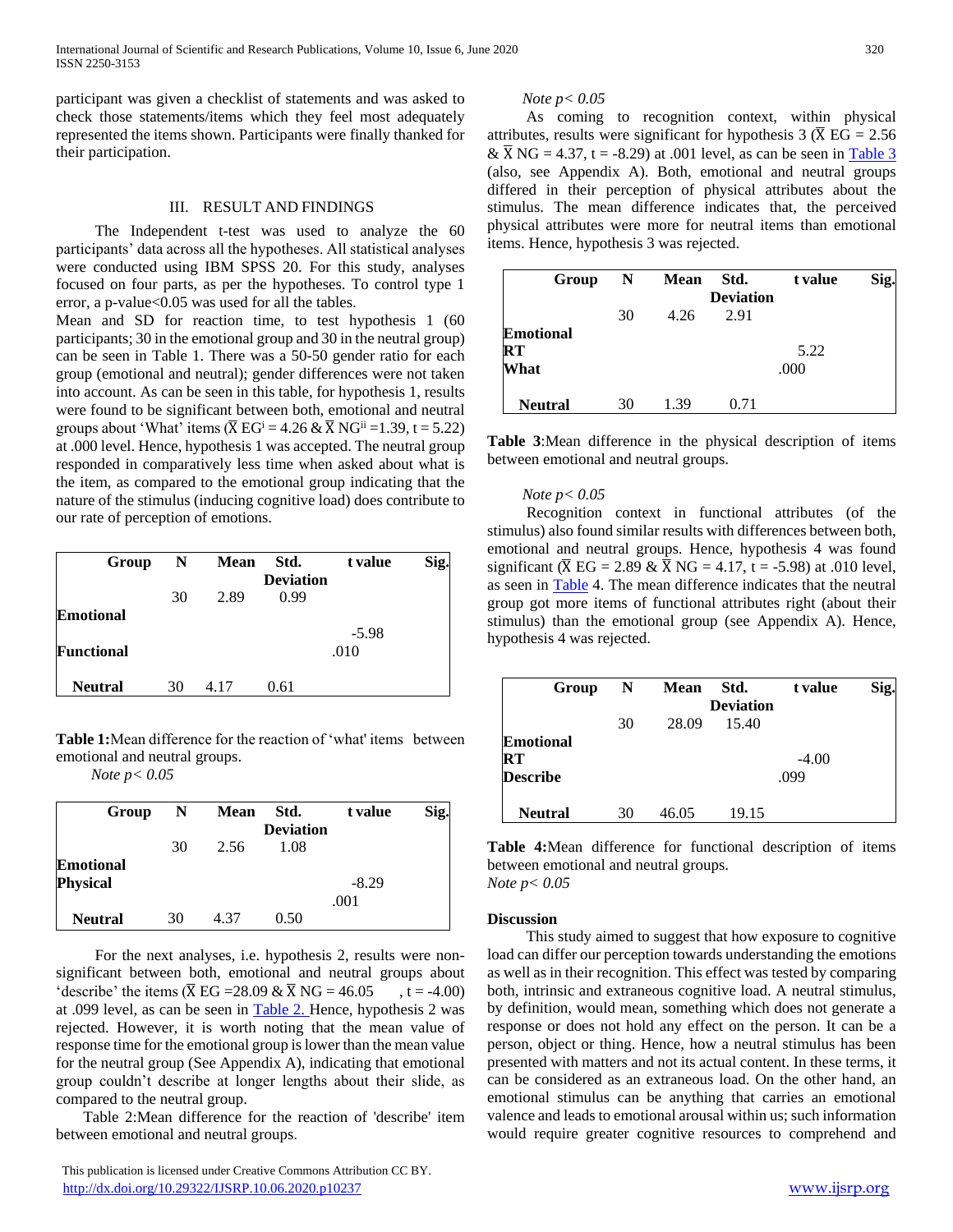manage the emotional state. This makes emotional stimulus relate to intrinsic cognitive load (Ojha, Ervas, Gola, 2017). According to the results, when subjected to both conditions, partial differences can be seen in how people perceive and react to the nature of the stimulus.

 This falls in line with the prior studies which suggest that tasks with increased complexity also lead to an increase in the reaction time (Stroop, 1992). When asked to describe the item, it was hypothesized that participants might be able to associate with any memory related to that particular emotion and come up with describing a lengthy event or so, however, it was observed that the participants were moral vocal in the neutral slide group than the emotional group. It was also observed that the participants in the latter group took long pauses before coming up with the statements to describe the slide/emotion. A primary reason for this can be the fact that emotions are more likely to be challenging than any neutral stimulus since we internalize them. There is a greater element interaction involved when it comes to processing content with a higher mental effort, hence imposing a load on the working memory; these results can be supported by some prior studies which suggest the limited capacity assumption of the working memory (Sweller, Merrienboer & Paas, 1998).

## **Recognition of the physical and functional nature of the stimulus**

 When studying this scenario in the recognition context, we again see clear differences between the neutral and emotional group. Both the groups differed in their perception of the physical nature as well as the functional nature of the stimulus that was just shown. Results indicated that the perceived physical attributes were more for neutral items than emotional items and similar results were observed when perceiving the statements with functional attributes. This is most likely to be because of the high element interaction in the intrinsic cognitive load (which we can see in the emotional stimulus).

 Although further work on this is needed to get an in-depth perspective on the effect of cognitive load over emotions, our findings indicate that emotionally loaded content (demonstrated through pictures here) requires more mental effort to process the content hence, such an information or data will entail more cognitive load when the same scenario is compared to an information group receiving a more neutral content (something which is mundane and does not evoke any emotions). We also see that not just while understanding the emotions, when it comes to picking out the correct information amongst a pool of information, about the said stimulus, recognition is better when presented with a more neutral stimulus, than emotional stimulus, Present results can add more value if conducted over a larger sample and with gender considerations; future studies can also examine similar effect in different emotional settings for a better understanding.

## IV. CONCLUSION

 Through this study we see that how can intrinsic and extraneous cognitive load influences the emotional and neutral stimulus differently in terms of the nature of the task and perception in terms of recognition. This study provides us with a clear picture of how cognitive load can affect our perception and recognition of stimulus and their characteristics. Hence, the

 This publication is licensed under Creative Commons Attribution CC BY. <http://dx.doi.org/10.29322/IJSRP.10.06.2020.p10237> [www.ijsrp.org](http://ijsrp.org/)

contribution of this study is empirical, evaluating the effects of load on emotional control.

 Even though the sample is quite less to generalize the findings, further studies with a bigger sample size and different emotional settings can add more to our understanding. Another limitation having to do with the intelligence of the participants and the kind of emotions used as the stimulus material could have acted as an extraneous variable (Ojha, Ervas, Gola, 2017). A third, drawback would be the assessment of the response of the participants. Since the responses are largely subjective, an objective mode of response assessment or subjecting the participants to a standard test situation may provide a varied picture, hence that should be taken into account by the future studies. Future studies around a similar understanding can add more value.

## **APPENDIX**



## **Appendix A: Graphs representing tables**

**Figure A 1**: Differences in reaction time and response time between emotional and neutral groups respectively. Note that response time for what is the item was less for the neutral group. When asked to describe the item, neutral group could describe the item for a longer duration.



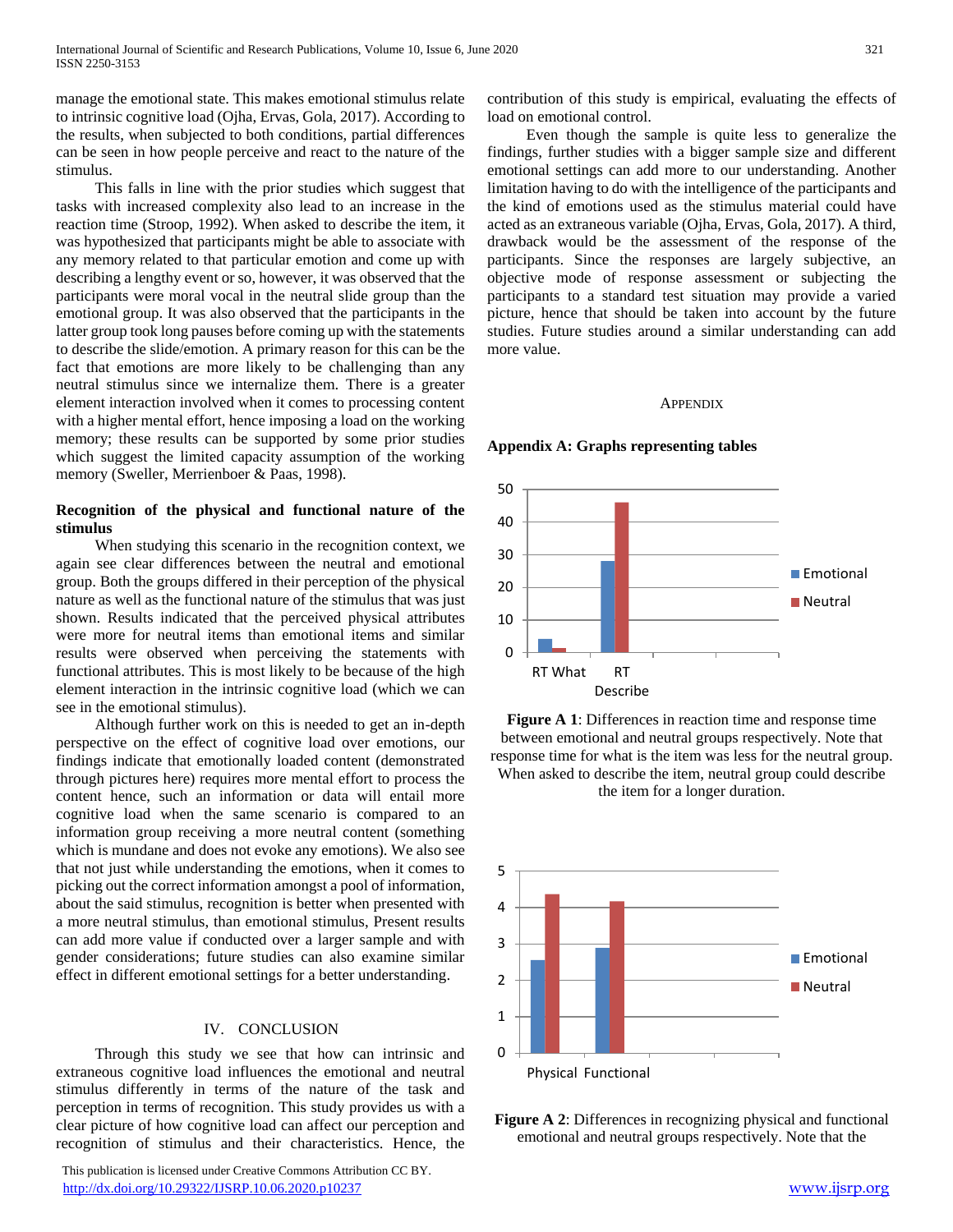1. It is made of wool.

tighten.

4. It has 8 legs. 5. It can be classified

7. It can be sliced 8. It has a fruity smell.

time.

vendors. 14. It brings pupil dilation. 15. It has a strong outer covering. 16. It is an unpleasant thing. 17. It usually comes in a green

packing. 18. It gives pleasure.

23. It is a disorder.

27. It can ignite fire.

procedure. 25. It can be spread to others. 26. It has big semi-circle handles.

19. It can be awarded anytime. 20. It comes in many flavors. 21. In this cheeks are raised. 22. It should be done once a year.

24. It follows a step by step

28. It should be washed and cleaned properly. 29. It has a square shape. 30. We feel in a good state.

sometimes. 10. It is yellow in color.

2. In this muscle around the eyes

3. It releases good hormones.

6. Lip corners get raised in it.

9. In this teeth can be seen,

11. It requires us to check our emails regularly. 12. There is no tension during this

13. It can be bought from local

perceived physical attributes were more for neutral items than emotional items and similar results were observed when perceiving the statements.

## **Appendix B1: Checklist for Happiness**

- 8. It sounds like a big thumping
- 9. It is very fragile.

noise.

- 10. It creates a breeze that evaporates sweat on a person's skin.
- 11. It exhausts our potential.
- 12. It comes in one color only.
- 13. It gives off fumes which can harm people.
- 14. It is made of copper.
- 15. It hangs using a hook.
- 16. It is made out of cardboard.
- 17. Its temperature can be regulated.
- 18. It can be cut with scissors easily.
- 19. It has three blades.
- 20. It can be noted down for remembering.
- 21. It gives a cooling effect.
- 22. It is crockery often found in the kitchen.
- 23. It can only be used in bathrooms.
- 24. It should be preserved in oil for lasting effect.
- 25. It can be used on dry clothes in the rainy season.
- 26. It can be stored in jars.
- 27. It is fixed with the ceiling.
- 28. It requires constant refills.
- 29. It can be true or false.
- 30. It revolves in a circular manner.

## ACKNOWLEDGMENT

 I would like to express my sincere gratitude to my research supervisor Dr. B. Rangaiah for providing his valuable guidance, comments, and suggestions. I would also extend my gratitude to my institute (Pondicherry University) and my department for providing the best of the infrastructure and resources to carry out this study.

 My heartfelt and sincere thanks to my peer group for their assistance in structuring the information, data analysis, as well as writing and proofreading the article.

Finally, I wish to thank my parents for their support and encouragement throughout this study.

## **REFERENCES**

- [1] Brünken, R., Plass, J. A. N. L., & Leutner, D. (2004). Assessment of Cognitive Load in Multimedia Learning with Dual-Task Methodology : Auditory Load and Modality Effects. (Anderson 1983), 115–132.
- [2] Brünken, R., Seufert, T., & Paas, F. (2010). Measuring cognitive load. Cognitive https://doi.org/10.1017/CBO9780511844744.011

## **Appendix B 2: Checklist for fan**

- 1. It can be refrigerated for a few days.
- 2. It needs to be recharged now and then.
- 3. It can be easily found in a garden.
- 4. It provides air circulation.
- 5. It can be used to break the ice.
- 6. It is an electrical device.
- 7. It can be used to give performances.

 This publication is licensed under Creative Commons Attribution CC BY. <http://dx.doi.org/10.29322/IJSRP.10.06.2020.p10237> [www.ijsrp.org](http://ijsrp.org/)